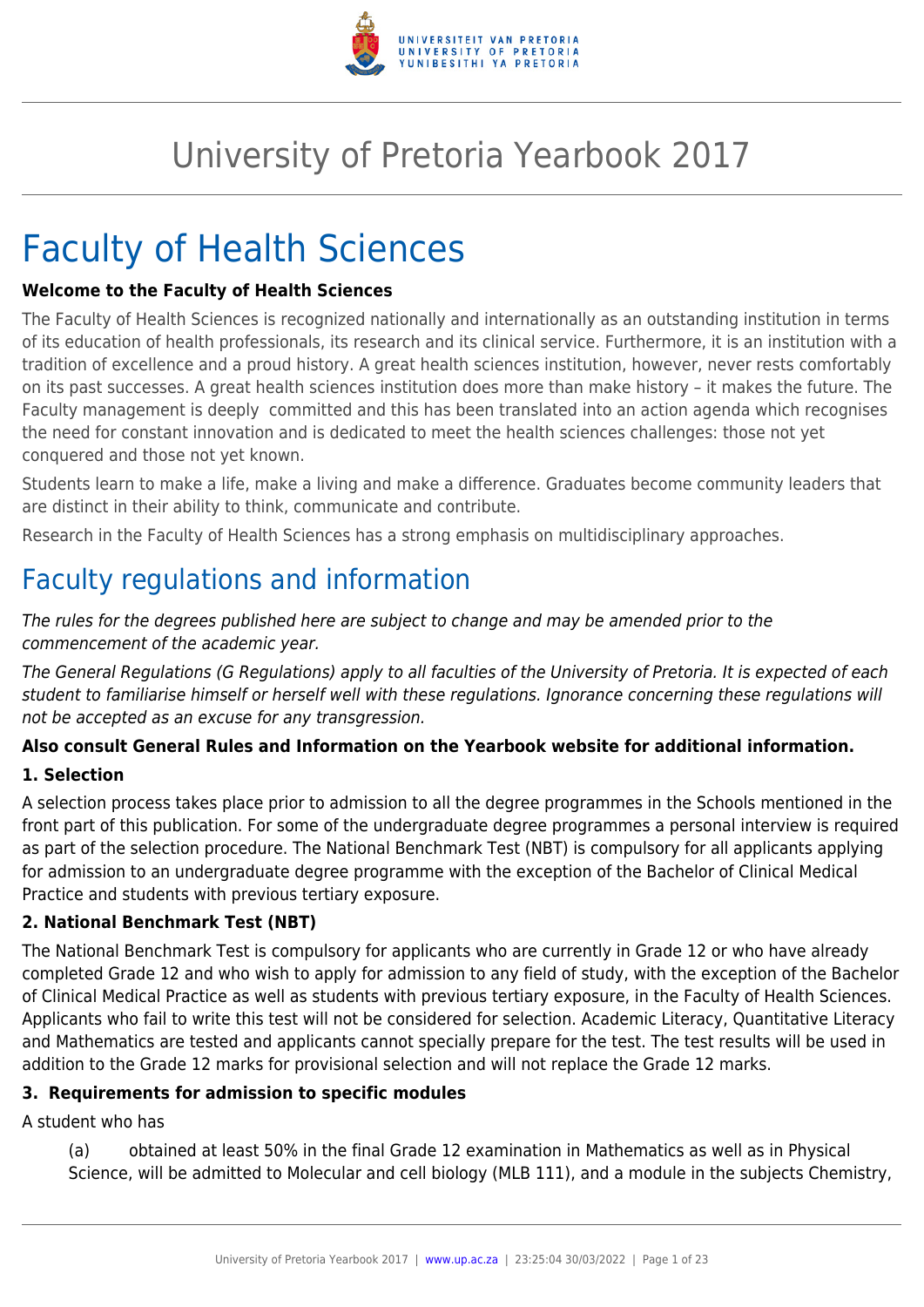

Physics, Zoology and Entomology, Genetics, Microbiology or Botany;

(b) obtained at least 50% in the final Grade 12 examination in Mathematics as well as in Physical Science, will be admitted to a module in Radiation Physics (RFI);

(c) obtained at least 50% in the final Grade 12 examination in either Physical Science or Life Sciences, will be admitted to modules in Occupational Therapy and Therapeutic Media;

(d) obtained at least 60% in the final Grade 12 examination in Mathematics, will be admitted to the module WTW 158 in Mathematics; and

(e) obtained at least 50% in the final Grade 12 examination in Mathematics, will be admitted to the module WTW 134 in Mathematics.

#### **4. Academic Literacy Test**

All new undergraduate students who register in the School of Dentistry and the School of Medicine will be required to write an academic literacy test. On the grounds of this test, students will be required to follow compulsory academic literacy modules (ELH 111 and 112 for students of Dentistry and Medicine, and ELH 131 and 132 for students of Clinical Medical Practice), which they must pass as one of the requirements for obtaining their degree.

Undergraduate students who register in the School of Healthcare Sciences will not be required to write the academic literacy test. The academic literacy modules ELH 121 and ELH 122 are compulsory for all students, and a pass mark for each of these modules is a requirement for obtaining their degree.

#### **5. Academic information management**

It is required of all new first-year students at the University of Pregoria to complete the module AIM 101 Academic information management. Details of this module can be found in the Course Catalog.

#### **6. Subminimum in examination papers**

Where applicable, the subminimum required in examinations appears in the regulations of the degree/diploma in question and in the syllabi of the modules in question.

#### **With regard to MBChB:**

A subminimum may be required in each module or practical component from which a specific block is compiled, in order to pass in the block in question.

#### **7. Examinations**

The examinations in first-semester modules take place in May/June, while all other examinations (secondsemester modules, year modules and blocks of the MBChB degree programme) take place in October/November.

#### **8. Ancillary examinations**

After conclusion of an examination and before examination results are announced, the examiners may summon a student for an ancillary examination on particular aspects of a module.

Details in respect of a School's requirements for ancillary examinations are published in the study guide of a given block.

#### **9. Extraordinary examinations (including aegrotats)**

Subject to the stipulations of the General Regulations, the period during which an extraordinary examination will take place in the School of Medicine, will be determined by the lecturer concerned, in consultation with the relevant head of department or block chairperson, provided that the examination in a block should take place during the second examination period, if possible.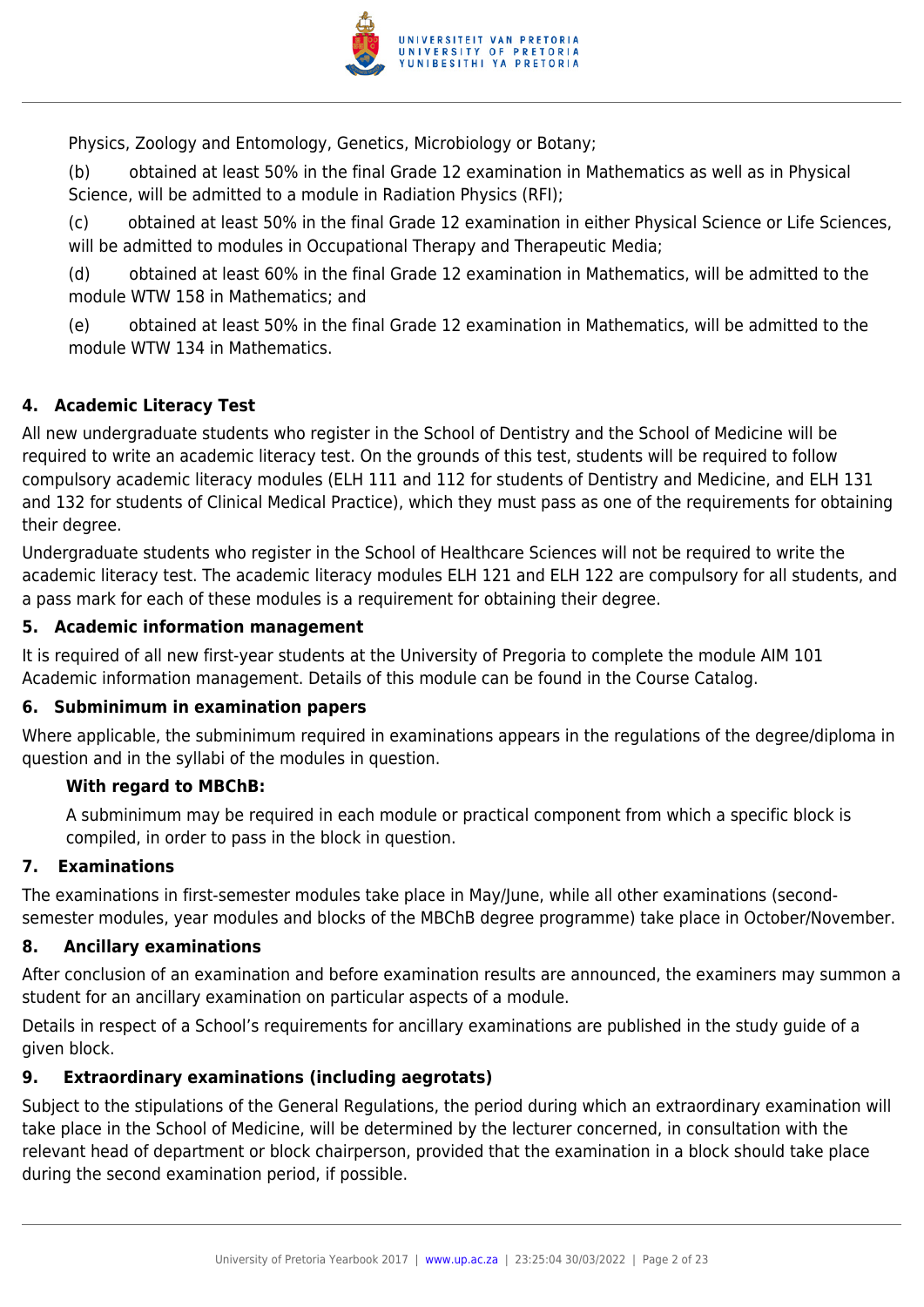

If an examination consists of more than one evaluation modality, the examination as a whole must be repeated, even if part thereof has already been completed.

#### **10. Re-marking of examination scripts**

In accordance with the stipulations of the General Regulations, departments give feedback to students after an examination on the framework used by the examiners during the examination. The way in which feedback is given, is determined by the head of department. Students may, after perusal, and in the case of MBChB students, after the examination period (which includes the examination and the second examination), within 14 calendar days after commencement of the lectures in the next semester, and after payment of the prescribed fee, apply for the re-marking of an examination script, by an examiner (in the case of MBChB study an **external** examiner from outside of the University) appointed by the head of department concerned.

#### **The School of Medicine furthermore defines the relevant regulation as follows:**

(i) A student has the right of **perusal** of his or her examination script **before** applying for the re-marking of the examination script.

#### **The following is determined by perusal of the script:**

- Whether all the answers have been marked.
- Whether the marks awarded, have been calculated correctly.
- Whether the student did in fact answer all the questions.

#### (ii) **During perusal, the student, the lecturer as well as a third person must be present.**

If a discussion about the content of the answers in the script develops, the student must be referred to the administration of the School in question, **where he or she applies for the re-marking of the examination script.**

#### **11. Second examination opportunity**

 (i) A student may be admitted to a second examination in a module in the following instances [excepting specific faculty requirements in respect of second examinations in specific blocks for the first to the fifth year of study for the MBChB degree (consult Reg. M.1(b)] and the first and second year of study for BChD (consult Reg.D.1(b):

(aa) If a final mark of between 40% and 49% has been obtained.

 (bb) If a pass mark has been obtained but not the required subminimum of 40% in the examination as a whole; or

 (cc) If a pass mark has been obtained but not the required subminimum in subsections of the module.

(ii) A student must obtain a minimum of 50% in the second examination to pass.

(iii) The semester/year/continuous evaluation mark is taken into account only if a student did not obtain at least 50% in the second examination of a first-semester module at 100 level.

(iv) The highest final mark (pass mark) that can be awarded to a student for a second examination, is 50%.

#### **12. Promotion**

In certain departments, students can be promoted to a next semester or level of a subject without writing the prescribed examination, provided that their preparation is satisfactory and a continuous evaluation mark of at least 65% has been obtained.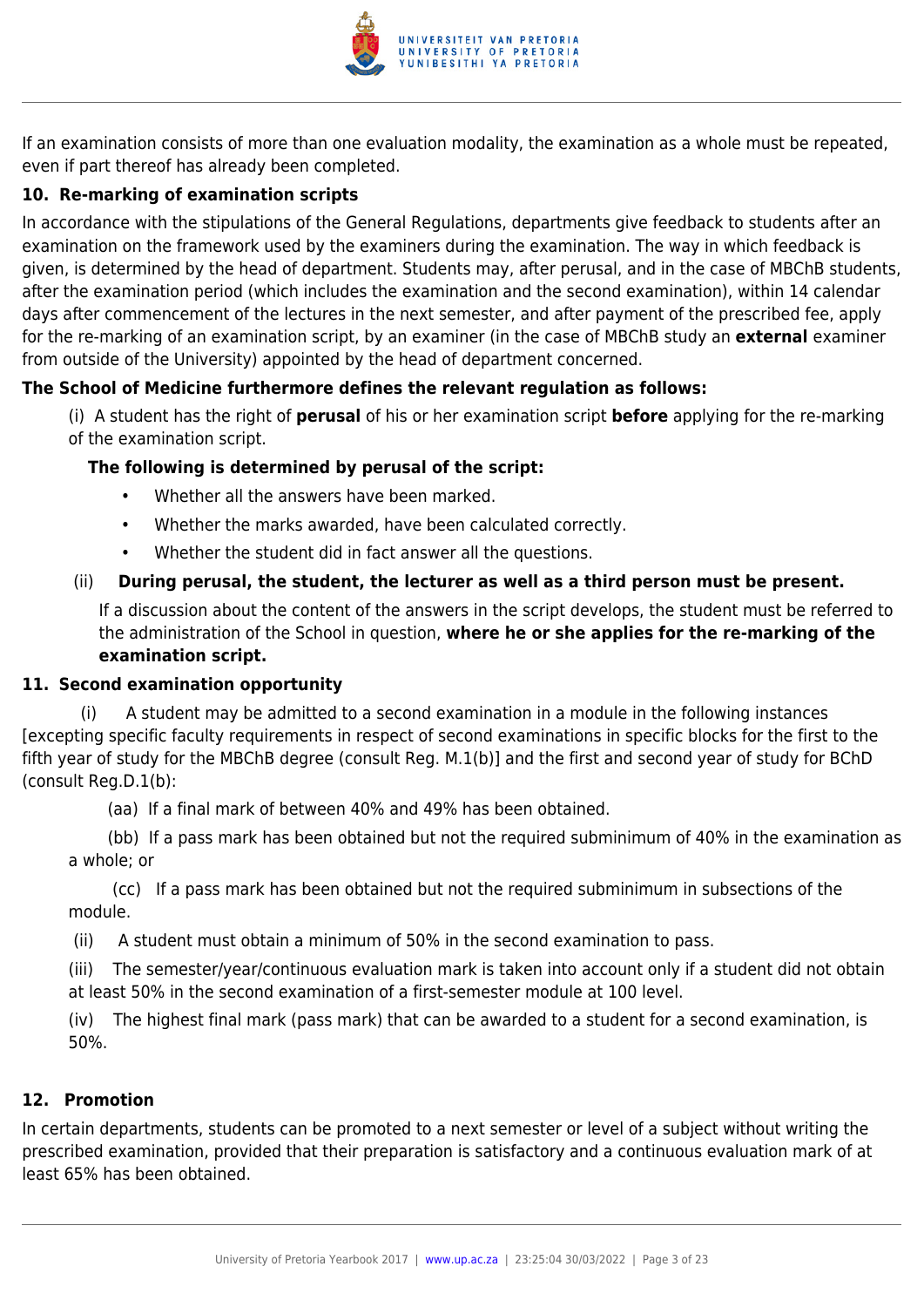

Departments where promotion as prescribed above is possible, will inform students in good time in this regard.

#### **Note:**

- Students obtain credit for a promoted module only after they have passed an examination in a consecutive module or modules of the subject in question at this University.
- Promotion as described above, **does not** refer to the option that medical students may exercise to have the block mark at the end of the year, validated as the final block mark for a relevant block (i.e. to be exempted from the block examination in the block), provided, inter alia, that a block mark of at least 60% has been obtained in the block in question.

#### **13. The examination moderating meeting**

#### **13.1 Students in Year 1 - 3:**

(i) Students obtain class test, practical and block test marks in respect of each block and special activity (which are disclosed to students). These marks are processed into a block mark (which is not disclosed to students). Each block chairperson publishes a list of the registration numbers of students who have to sit the semester examination in his or her block. The block marks are submitted to Student Administration. Students with examination exemption, who nevertheless prefer to sit the block examination, may do so, but will then have to accept the final block mark (which is calculated from the block mark and the examination mark), even if it is less than the (original) block mark.

(ii) The final block mark of the students who have to sit the examination, is only determined at the end of the block examination, from the contributions of the block mark and the examination mark. This final block mark will reflect the real mark obtained. The EMM (Examination Moderating Meeting) now takes place with the following objectives:

- Identification of the students who pass;
- Identification of the students who fail and as a result, have to follow the remedial programme and sit the second block examination;
- Identification of students who did not obtain the required subminimum.
- Validation of the block marks of the students who have been exempted from the examination, as the final block marks for the blocks in question; and
- Identification of students who need study assistance.

(iii) Students who fail the examination, must follow the remedial opportunity where applicable and the need for a specific remedial actionwill be defined at the examination moderating meeting. Such students must sit the second block examination at the end of the second semester. Only the second block examination mark will count and the maximum that can be obtained is "50H".

(iv) The performance of the students who have written the second examination, will be discussed at the second EMM, with the following objectives:

- Identification of the students who pass; and
- Identification of the students who fail. In terms of the MBChB selection criteria, first- and second-year students who fail, must apply again for selection.

#### **13.2 Students in Year 4 and the first half of Year 5: MBChB**

(i) During the blocks and special activities, students write the class tests as well as the block test. These marks are announced by the block chairperson.

(ii) Students also do morning rotations, each of which is evaluated. There are eight morning rotations in Year 4, and four in the first half of Year 5. These rotation marks are announced by the relevant departments.

(iii) The block mark is calculated from the different test marks, marks awarded for practical work and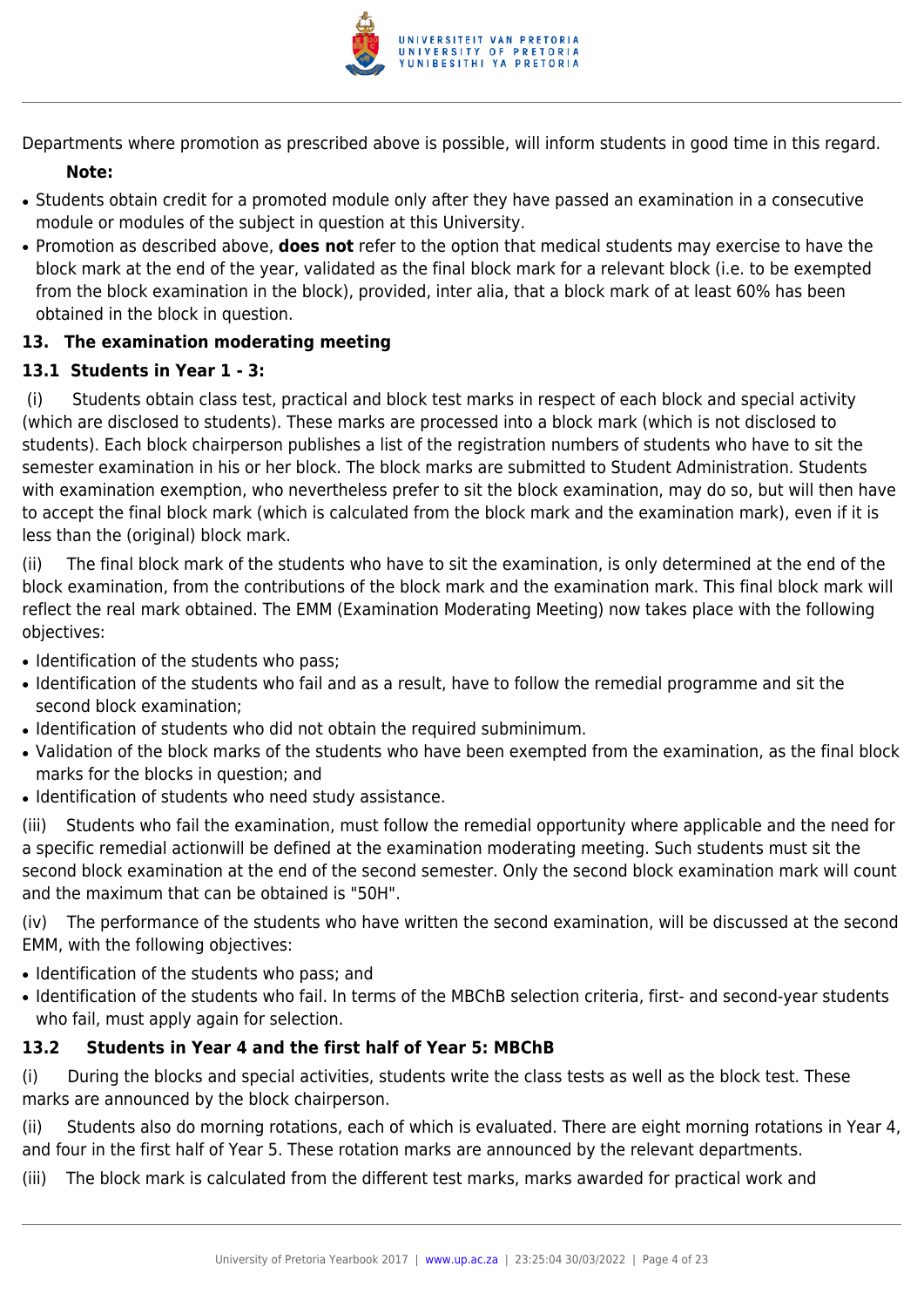

assignments, as well as the rotation(s) coupled to the specific block. In Year 4, this mark can only be calculated in middle September and in Year 5, only in middle May. These marks are not disclosed to students. A list of the registration numbers of students, who have not obtained examination exemption, is placed on the notice board by the block chairperson. These students are obliged to write the block examination. The block marks are submitted to Student Administration.

Students who nevertheless choose to write the examination, even though they have been exempted from it, may do so, but will have to accept the final block mark, even if it is lower than the (original) block mark.

(iv) The final block mark of the students who sit the examination is only calculated at the end of the block examination, from the contributions from the block mark and the examination mark. This final block mark will reflect the real mark obtained. An EMM is now being held, with the following objectives:

- Identification of the students who pass:
- Identification of the students who fail and resultantly have to follow the remedial programme and sit the second block examination;
- Validation of the block marks of the students with examination exemption, as their final block marks; and
- Identification of the students who need study assistance.

(v) Students who fail the examination, must follow the remedial programme and sit the second block examination, which will take place at the end of the second semester in Year 4, and at the beginning of the second semester in Year 5. Only the second block examination mark will count and a maximum of "50H" can be obtained.

(vi) Students who sit the second examination, are discussed at the second EMM, with the following objectives:

• Identification of the students who pass; and

• Identification of the students who fail.

#### **13.3 Student Interns: MBChB**

#### **13.3.1 All students**

(i) At the conclusion of each seven-week rotation, an end-of-rotation evaluation (EORE) takes place in the different departments. The aim with the EORE is the identification of those students who obtain examination exemption (semester examination) and those who are not exempted and will have to sit the examination at the end of the semester. All EOREs are supported by external examiners.

(ii) The same process takes place in rotations with a duration of 3,5 weeks.

(iii) No marks are disclosed to students, only the names and/or registration numbers of the students who must sit the semester examination.

(iv) After conclusion of the semester examination (which extends over three days on dates determined beforehand), an EMM is held, with the following objectives:

- Validation of the rotation marks as the semester examination mark, of the students who have obtained examination exemption. The rotation mark and the EORE mark contribute to the final mark.
- Identification of the students who have passed the semester examination. The rotation mark and the semester examination mark contribute to the final mark;
- Identification of the students who have failed the semester examination. These students are referred to Student Administration, as a new rotation division must now be followed; and
- Identification of the students who need study assistance.

#### **13.4 Students who repeat rotations: MBChB**

(i) Students who repeat rotations, do the EORE at the conclusion of the rotation that has been repeated. The objective is to obtain a pass mark. The continuous evaluation marks and the EORE mark contribute to the final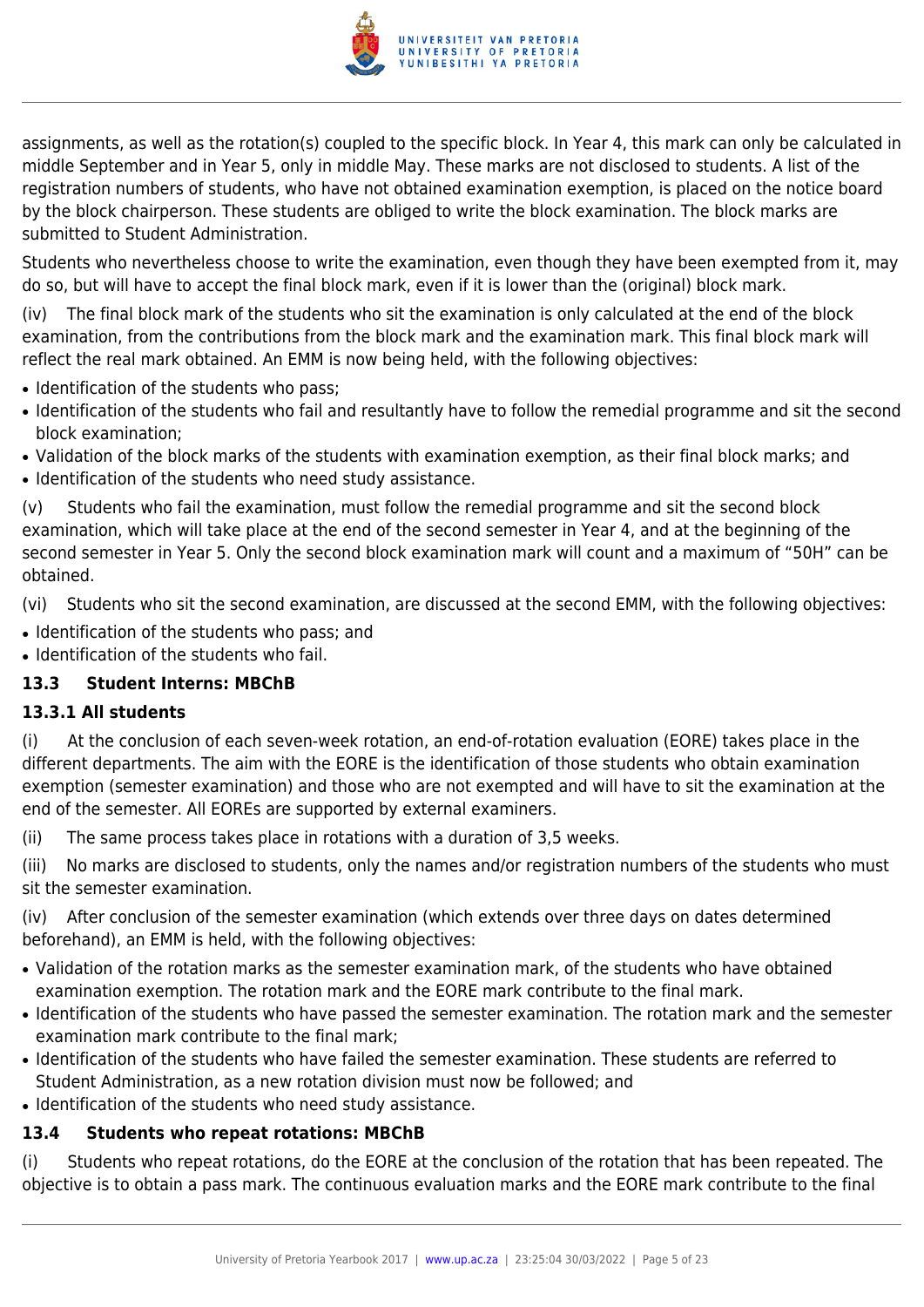

mark.

(ii) On the first Wednesday after the conclusion of the rotation, an EMM takes place at 13:00 (or a different timeslot as arranged), to evaluate the achievement of the students, who have repeated the rotation. The objectives of this EMM are:

- Identification of the students who pass the rotation that has been repeated (final mark of 50% or more) (maximum indicated on the form is "50H");
- Identification of the students who fail the rotation that has been repeated. These students are referred to Student Administration, as a new rotation division must now be followed; and
- Identification of the students who need study assistance.

(iii) The achievement of the students who have repeated a 3,5 week rotation, is discussed at the same EMM.

#### **13.5 Students who are "finalists" at another time than the end of the sixth year of study: MBChB**

**13.5.1** Students who repeated previous rotations successfully, and who are now "finalists", but will be doing the current rotation for the first time:

(i) These students do the EORE just like all other students do, the objective being, as in the case with other students, to identify those who do or do not obtain, exemption from the semester examination.

(ii) Students who obtain examination exemption after the conclusion of the EORE, thus pass the rotation automatically.

(iii) Students who do not obtain exemption from the semester examination after the conclusion of the EORE, must therefore sit the examination at the end of the relevant semester.

(iv) In keeping with UP regulations, these students, who are completing their studies ("finalists"), who have only one course (rotation) to complete in order to comply with all the requirements for the MBChB degree, and who have not obtained examination exemption, may apply to sit a "special examination" the following week (at a time earlier than the semester examination where applicable). This examination (which will take place at an earlier time), must preferably be scheduled for the Monday or Tuesday of the following week. The department determines the format and due to the fact that the student has already been through the external evaluation process, the presence of an external examiner at the special examination is optional, although recommended. The final mark comprises the examination mark and must be 50% or more to pass. The marks must be available by the Wednesday in order that these students' marks can be submitted to the EMM, which will be held on that day.

(v) The objectives of the EMM for this category of students are:

- Identification of the students who have passed the special examination. These students complete the programme, and a special mini oath-taking ceremony is arranged for them; and
- Identification of the students who have failed the special examination. These students fail the course, must repeat the relevant rotation and must therefore be referred to Student Administration.

#### **13.6 Students who are "finalists", but who are repeating the current rotation (all circumstances – previously, or at a recent EMM, identified as having failed): MBChB**

(i) These students do the EORE as all other students. The objective is to obtain a pass mark. The continuous evaluation marks and the EORE mark contribute to the rotation mark, which, in this case, is also the final mark. The mark must be 50% or more, but the maximum that will be indicated on the form, is "50H".

(ii) On the first Wednesday after the conclusion of the rotation, an EMM will be held at 13:00 (or another time slot as arranged), to evaluate the achievement of these students who are repeating the current rotation. The objectives of this EMM are: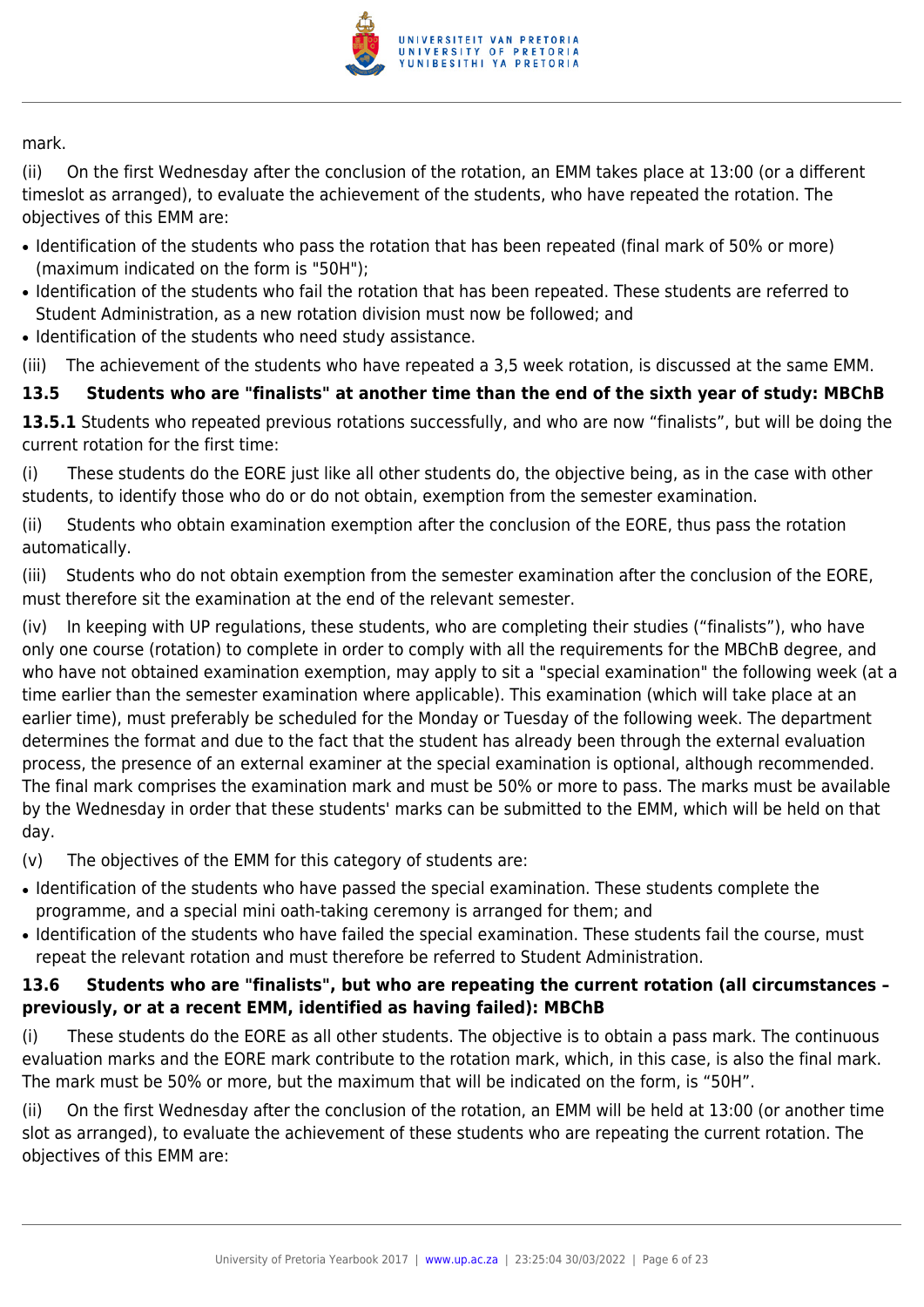

- Identification of the students who have passed the EORE/examination. These students thus complete the MBChB degree programme and a mini oath-taking ceremony will be arranged for them; and
- Identification of the students who have failed the EORE/examination. These students thus fail the rotation, must repeat the relevant rotation and must therefore be referred to Student Administration.

(iii) Students in this category, who are only repeating a 3,5 week rotation, will follow the exact same route, but a unique EMM will be arranged shortly after completion of the EORE/examination. The same objectives will apply.

#### **Special refresher course for medical practitioners**

A one-week course for medical practitioners is presented annually by the School of Medicine with clinical presentations by various departments in the afternoons and evenings. The School also offers an annual intensive two-day course in one main field of study.

A medical practitioner who wishes to update his or her knowledge, may register as a special postgraduate student in the School of Medicine (Medicine Special). He or she will then have the opportunity to attend demonstrations and discussions and to participate in work as determined by the head of the department concerned.

#### **Visiting postgraduate students (Code 10290001)**

A medical practitioner or specialist physician may apply to register as a postgraduate visiting student for nonexamination purposes for a period/s of one month or longer as preferred, during which period he or she may work in a department of his/her choice. The nature of this work will be determined by each head of department. Periods of time completed in this way, will not be recognised as periods of formal training for the purposes of specialisation.

#### **Medicine Special (Undergraduate)**

Individual modules – not for degree purposes.

| <b>Code</b> | Description                                                           |
|-------------|-----------------------------------------------------------------------|
| 10180001    | Medicine Special (Undergraduate) Prinshof Campus                      |
| 10185021    | Medicine Special (Cuban students: Prinshof Campus)                    |
| 10190001    | Medicine Foreign (Non-examination purposes) Visiting<br>Undergraduate |

#### **Medicine Special (Postgraduate) (Code 10280001)**

Registration as a postgraduate candidate with a view to complete examinations in prerequisite subjects for MMed (with approval of the Chairperson of the School and heads of departments in question), until such time as a registrarship becomes available. Neither the University of Pretoria nor the province is under any obligation whatsoever, to appoint such a student as a registrar or to give him or her precedence over other candidates to be appointed.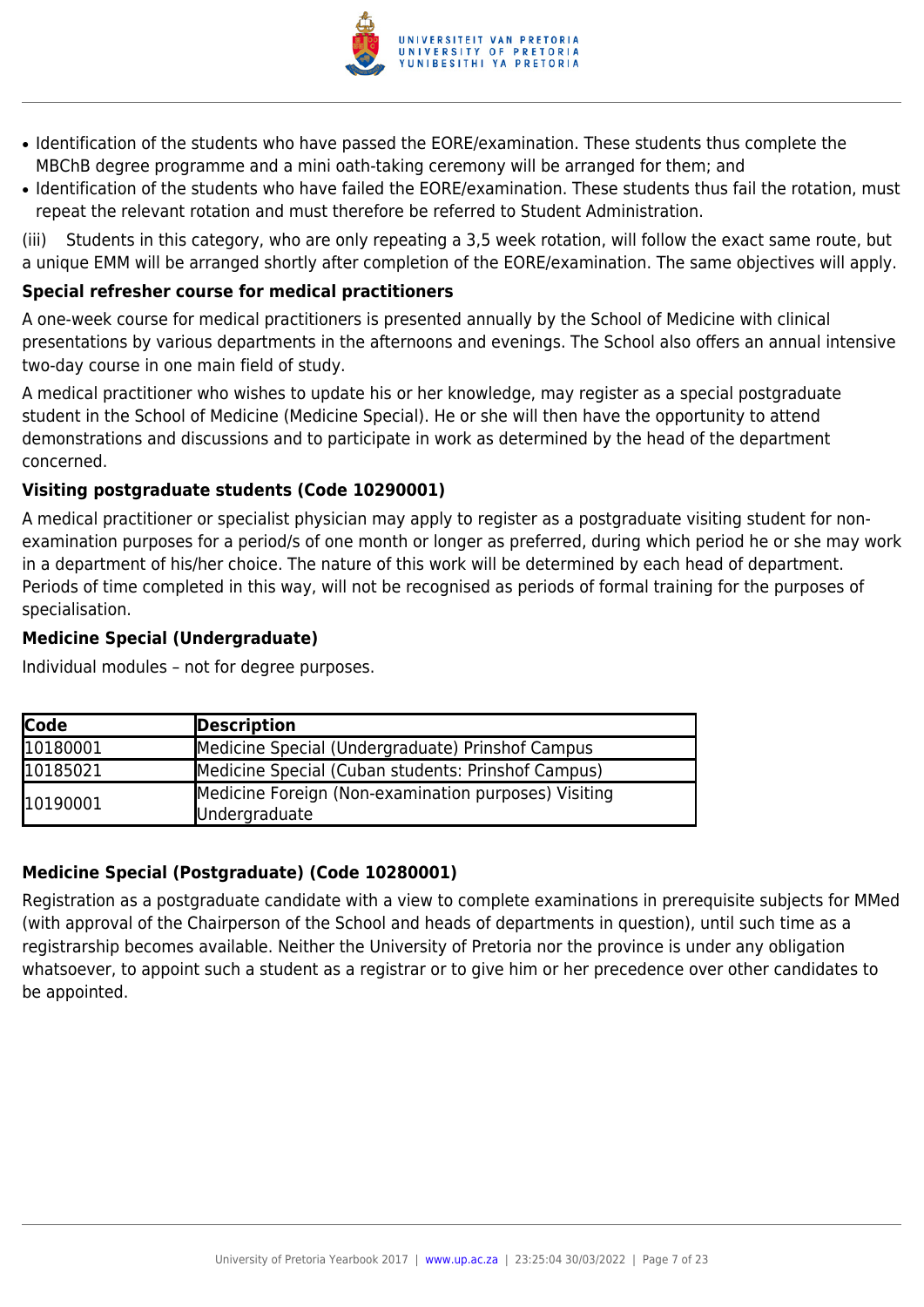

Undergrad Diploma/Certificate

**Advanced University Diploma Oral Hygiene (11120013)**

**HCert Sports Science Education (10110019)**

**HCert Sports Science Sports Coaching (10110018)**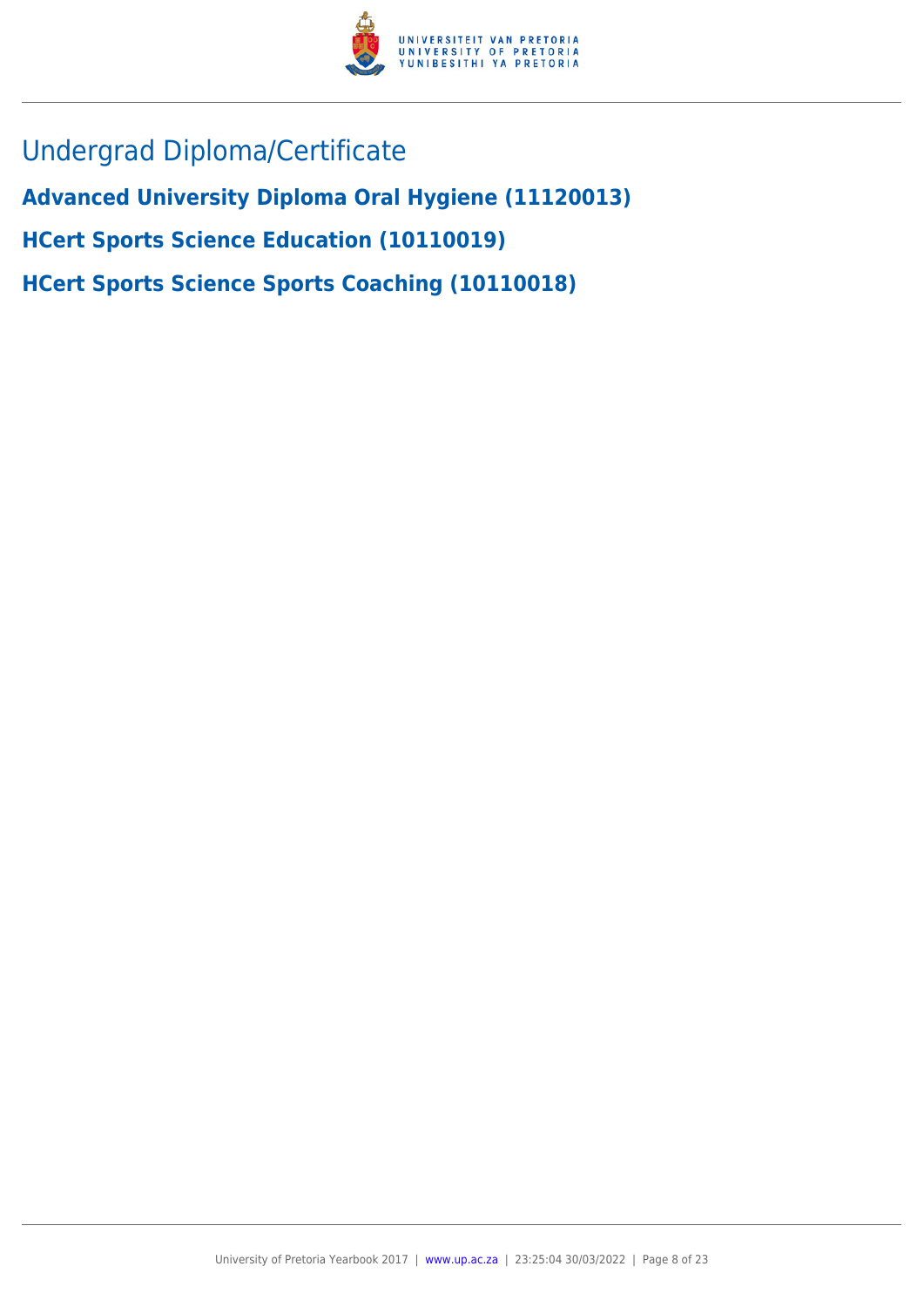

- Undergraduate Degree
- **BChD (10136001)**
- **BCMP (10130012)**

**BCur Nursing Science (Education and Administration) (10131081)**

- **BDietetics (10139003)**
- **BNurs (10131002)**
- **BOccTher (10138003)**
- **BOH (10132001)**
- **BPhysio (10138103)**
- **BRad Diagnostics (10137005)**
- **BSportSci (10135010)**
- **MBChB (10130003)**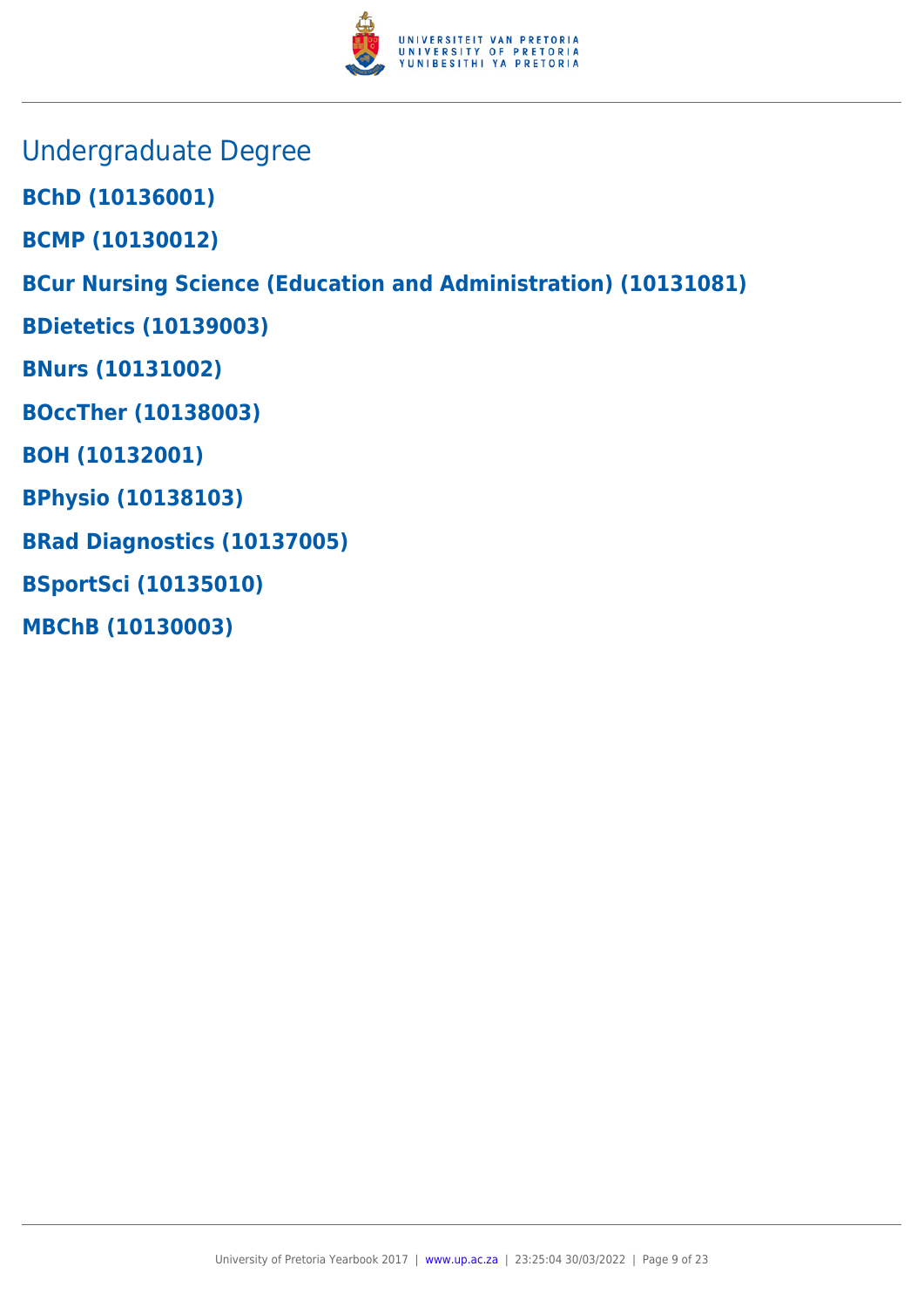

## Postgrad Diploma/Certificate

**PGDip Dentistry Aesthetic Dentistry (10221015) PGDip Dentistry Community Dentistry (10221012) PGDip Dentistry Dental Materials (10221014) PGDip Dentistry Endodontics (10221001) PGDip Dentistry Forensic Odontology (10221003) PGDip Dentistry Implantology (10221016) PGDip Dentistry Oral Medicine (10221009) PGDip Dentistry Oral Microbiology (10221010) PGDip Dentistry Oral Pathology (10221000) PGDip Dentistry Oral Surgery (10221005) PGDip Dentistry Orthodontics (10221002) PGDip Dentistry Pedodontics (10221004) PGDip Dentistry Periodontology (10221006) PGDip Dentistry Practice Management (10221013) PGDip Dentistry Preventive Dentistry (10221011) PGDip Dentistry Prosthetics (10221008) PGDip Dentistry Prosthodontics (10221017) PGDip Dentistry Radiography (10221018) PGDip Dentistry Restorative Dentistry (10221007) PGDip Family Medicine (10220008) PGDip General Ultrasound (10220007) PGDip Hand Therapy (10220012)**

**PGDip Health Systems Management Executive Leadership (10220001)**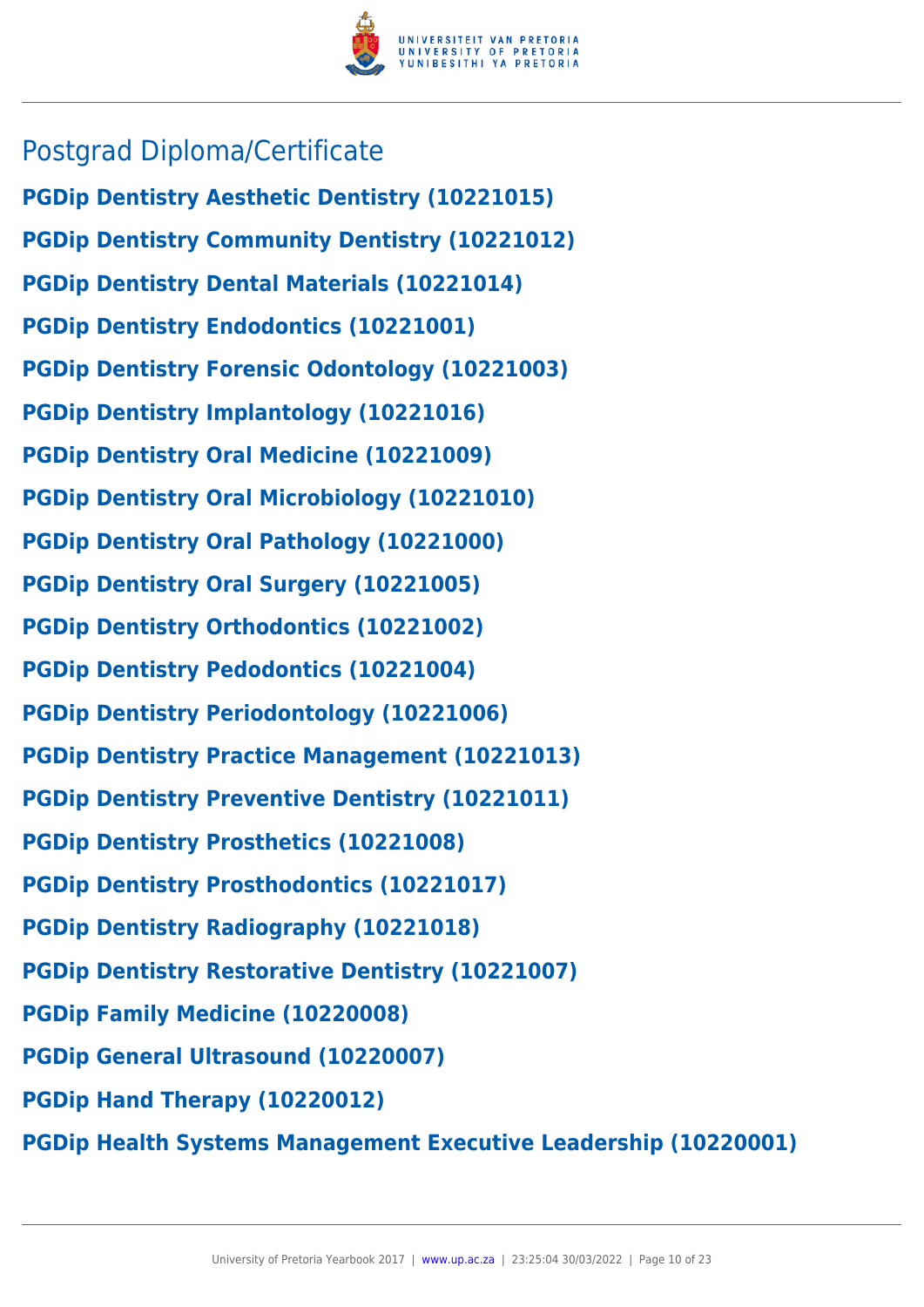

- **PGDip Health Systems Management General Operations (10220002)**
- **PGDip Occupational Health (10220084)**
- **PGDip Occupational Medicine and Health (10220003)**
- **PGDip Public Health (10220005)**
- **PGDip Vocational Rehabilitation (10220009)**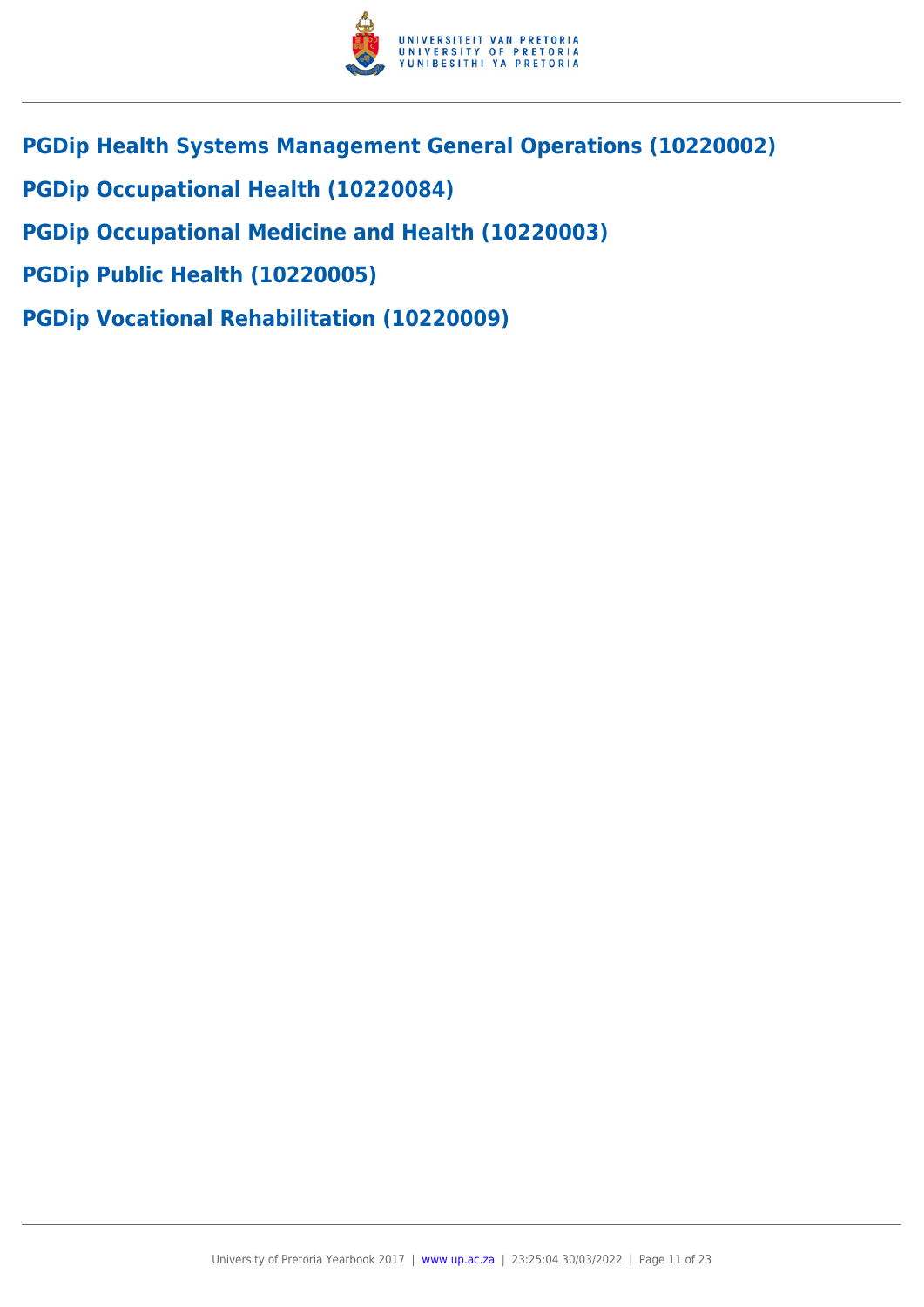

### **Honours**

**BRadHons Diagnostics (10247015) BRadHons Nuclear Medicine (10247013) BRadHons Nuclear Medicine (10247016) BRadHons Radiation Therapy (10247012) BRadHons Radiation Therapy (10247014) BScHons Aerospace Medicine (10244024) BScHons Anatomy (10243004) BScHons Biokinetics (10243025) BScHons Cell Biology (10244052) BScHons Chemical Pathology (10243152) BScHons Comparative Anatomy (10243024) BScHons Developmental Biology (10243007) BScHons Environmental Health (10244026) BScHons Haematology (10244062) BScHons Human Cell Biology (10243006) BScHons Human Genetics (10243073) BScHons Human Histology (10243005) BScHons Human Physiology (10243027) BScHons Macro-anatomy (10243010) BScHons Medical Criminalistics (10243192) BScHons Medical Immunology (10243172) BScHons Medical Microbiology (10243002) BScHons Medical Nuclear Science (10243182)**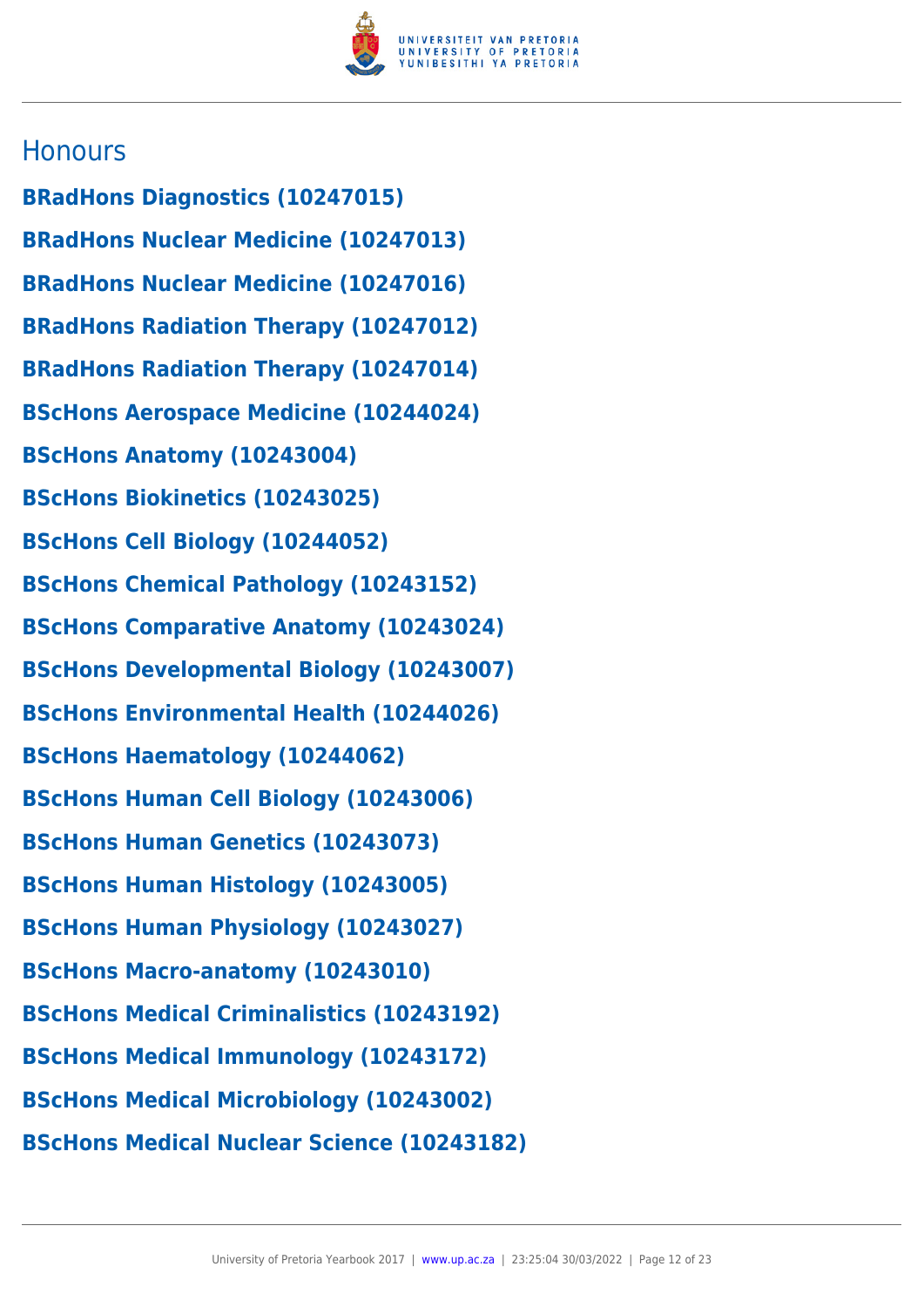

- **BScHons Medical Oncology (10244032)**
- **BScHons Medical Physics (10243003)**
- **BScHons Medical Virology (10243133)**
- **BScHons Neuro-anatomy (10243008)**
- **BScHons Occupational Hygiene (10244025)**
- **BScHons Pharmacology (10243162)**
- **BScHons Physical Anthropology (10243009)**
- **BScHons Radiation Oncology (10243144)**
- **BScHons Reproductive Biology Andrology (10244044)**
- **BScHons Reproductive Biology (10244043)**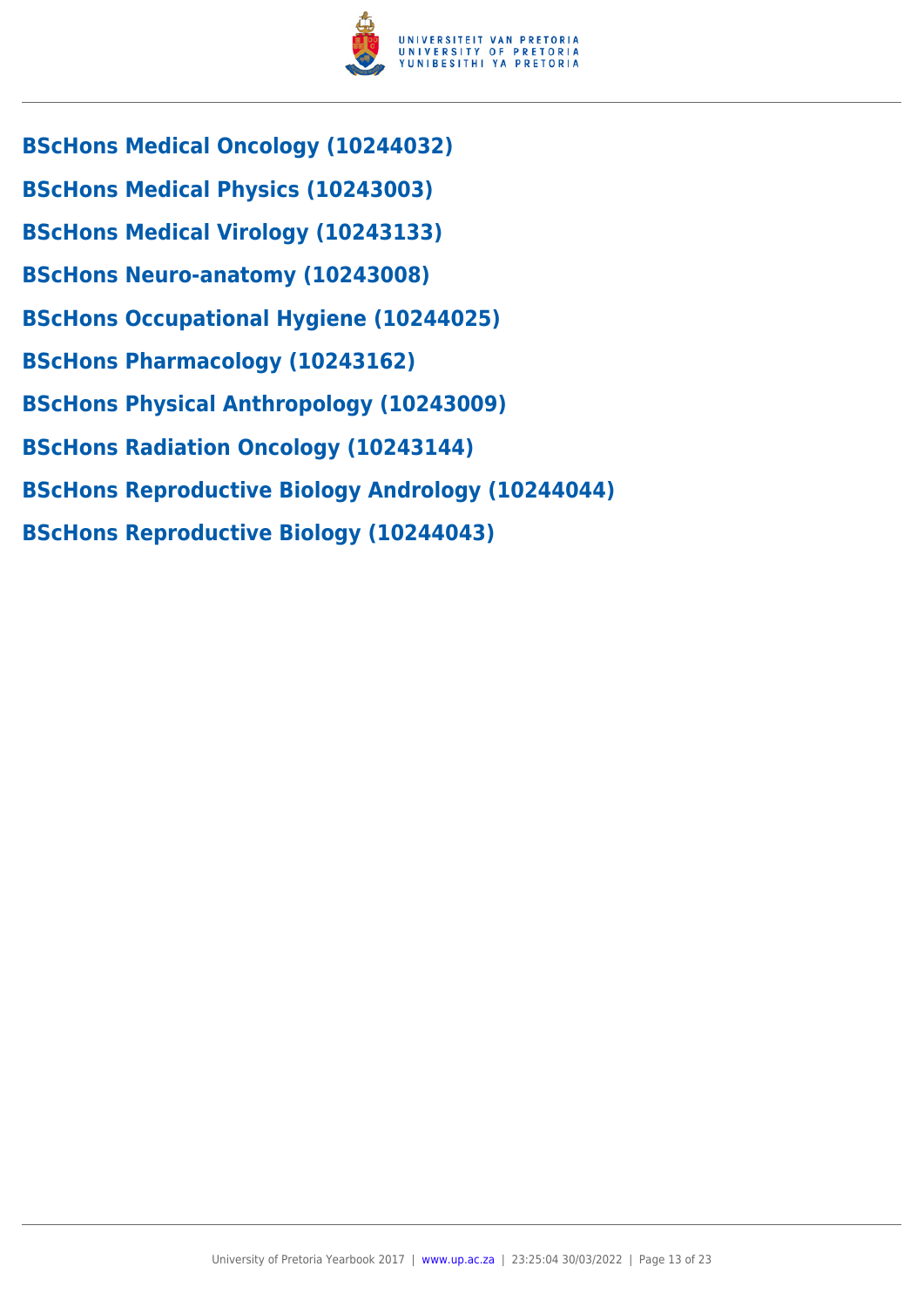

# Master's

**MChD Community Dentistry (10252050)**

**MChD Maxillofacial and Oral Surgery (endorsement ChirMaxFac-Med) (10252081)**

**MChD Maxillofacial and Oral Surgery (endorsement ChirMaxFac-Dent) (10252000)**

**MChD Maxillofacial and Oral Surgery (endorsement ChirMaxFac-Med) (10252070)**

**MChD Maxillofacial and Oral Surgery (endorsement ChirMaxFac-Med) (10252080)**

**MChD Oral Pathology (10252030)**

**MChD Orthodontics (10252020)**

**MChD Periodontics and Oral Medicine (10252040)**

**MChD Prosthodontics (10252060)**

**MDietetics (10259003)**

**MDietetics (Coursework) (10259004)**

**MECI (10258241)**

**MMed Anaesthesiology (10250012)**

**MMed Anatomical Pathology (10250252)**

**MMed Chemical Pathology (10250273)**

**MMed Clinical Pathology (10250242)**

**MMed Dermatology (10250032)**

**MMed Emergency Medicine (10250394)**

**MMed Family Medicine (10250402)**

**MMed Forensic Pathology (10250274)**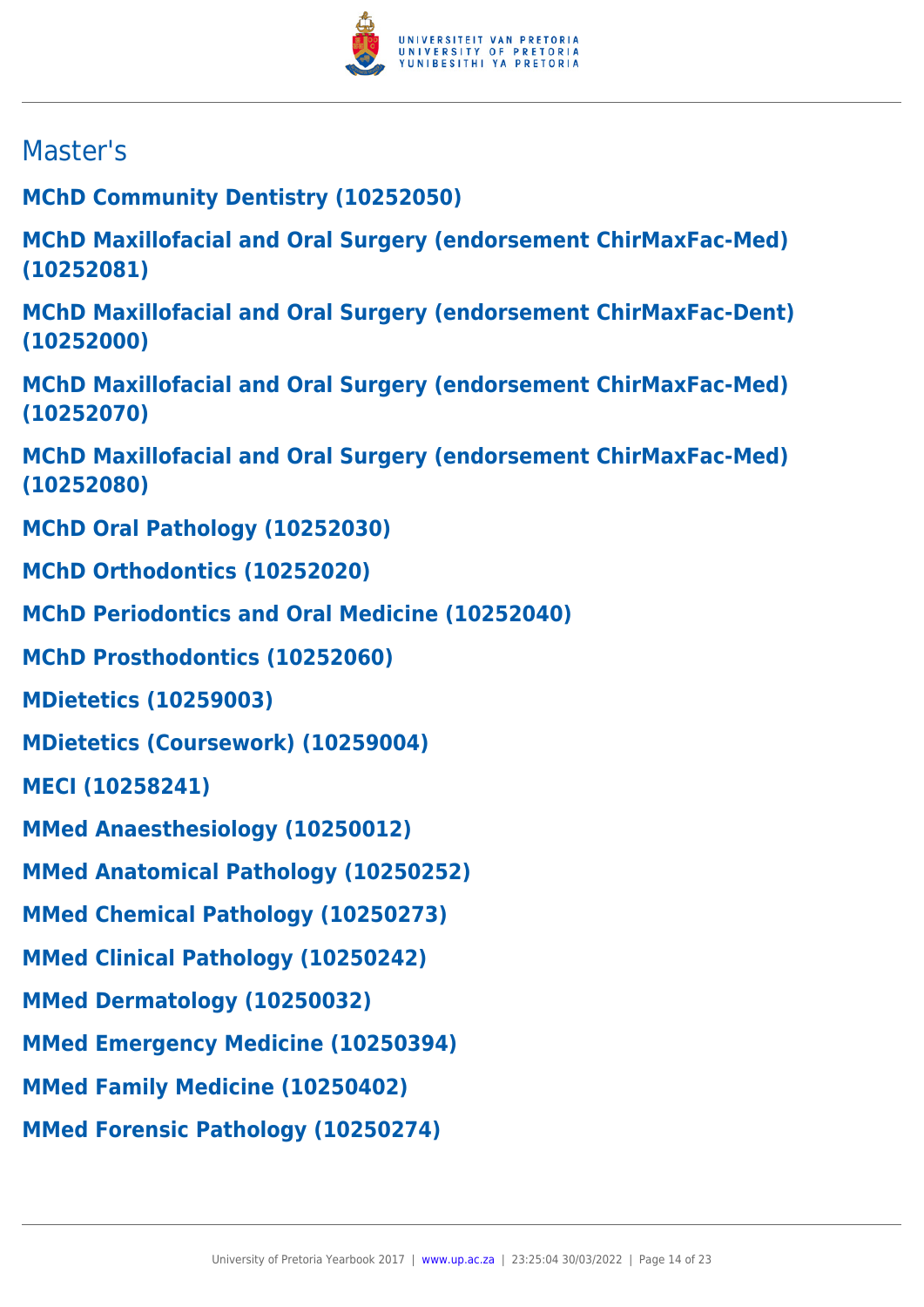

**MMed Geriatrics (10250042) MMed Haematology (10250282) MMed Internal Medicine (10250052) MMed Medical Microbiology (10250262) MMed Medical Oncology (10250165) MMed Medical Virology (10250393) MMed Neurology (10250092) MMed Neurosurgery (10250192) MMed Nuclear Medicine (10250382) MMed Obstetrics and Gynaecology (10250102) MMed Ophthalmology (10250112) MMed Orthopaedics (10250202) MMed Otorhinolaryngology (10250362) MMed Paediatric Surgery (10250025) MMed Paediatrics (10250122) MMed Plastic Surgery (10250212) MMed Psychiatry (10250142) MMed Public Health Medicine (10250373) MMed Radiation Oncology (10250164) MMed Radiological Diagnostics (10250153) MMed Surgery (10250024) MMed Thoracic Surgery (10250232) MMed Urology (10250222) MMilMed (10255002)**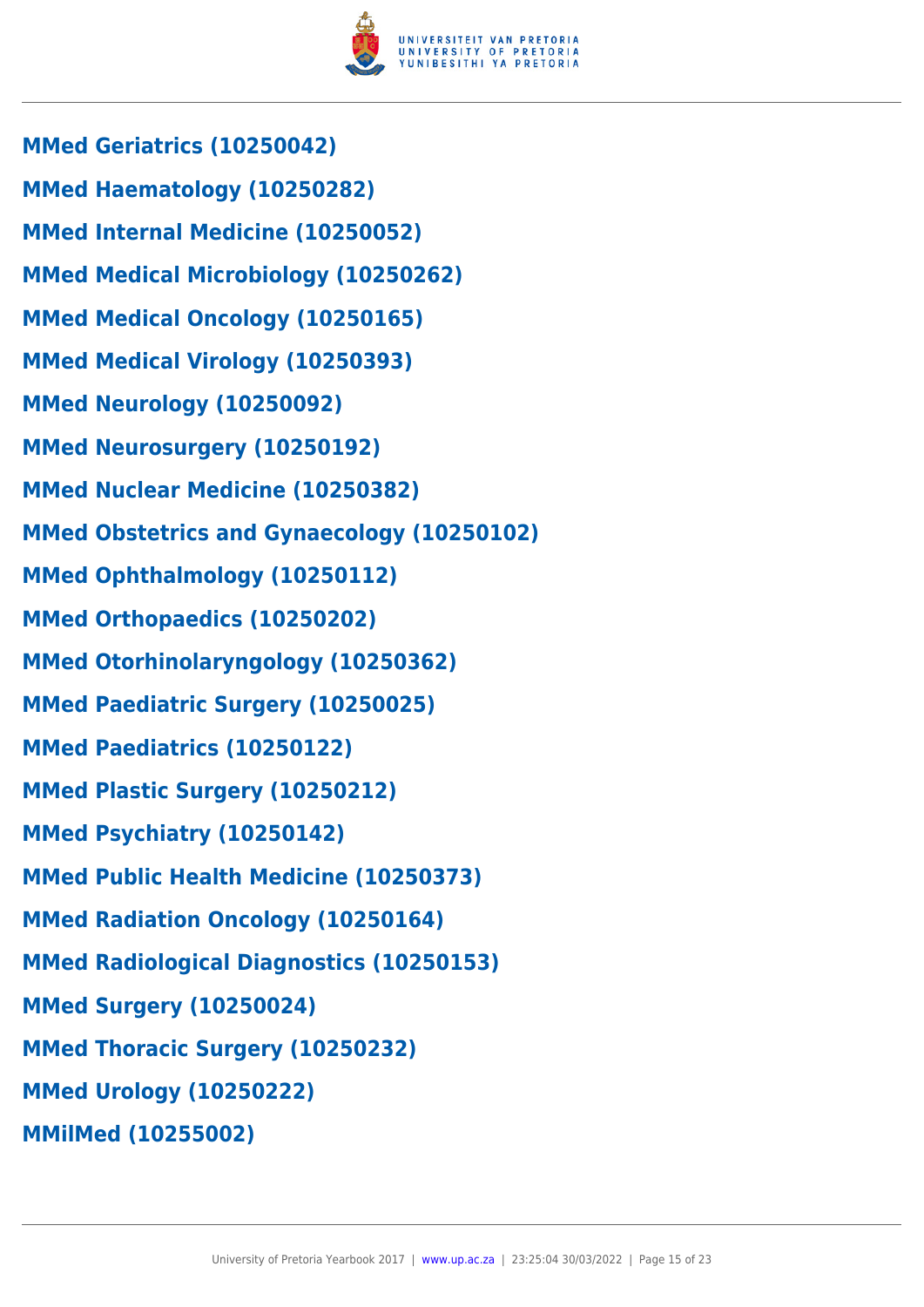

- **MNurs Clinical Fields of Study (10251154)**
- **MNurs Clinical Fields of Study (Coursework) (10251056)**
- **MNurs Nursing Education (10251053)**
- **MNurs Nursing Education (Coursework) (10251055)**
- **MNurs Nursing Management (10251113)**
- **MNurs Nursing Management (Coursework) (10251114)**
- **MOccTher (10258002)**
- **MOccTher Activity Theory (Coursework) (10258052)**
- **MOccTher Hand Therapy (Coursework) (10258012)**
- **MOccTher Neurology (Cousework) (10258022)**
- **MOccTher Paediatrics (Coursework) (10258032)**
- **MOccTher Psychiatry (Coursework) (10258042)**
- **MPH (10256502)**
- **MPharmMed (10256002)**
- **MPhil Allergology (Coursework) (10250502)**
- **MPhil Cardiology (Coursework) (10250503)**
- **MPhil Child and Adolescent Psychiatry (Coursework) (10250504)**
- **MPhil Clinical Haematology (Coursework) (10250505)**
- **MPhil Critical Care (Coursework) (10250506)**
- **MPhil Developmental Paediatrics (Coursework) (10250507)**
- **MPhil Endocrinology and Metabolism (Coursework) (10250508)**
- **MPhil Forensic Psyhiatry (Coursework) (10250532)**
- **MPhil Gynaecological Oncology (Coursework) (10250509)**
- **MPhil Infectious Diseases (Coursework) (10250510)**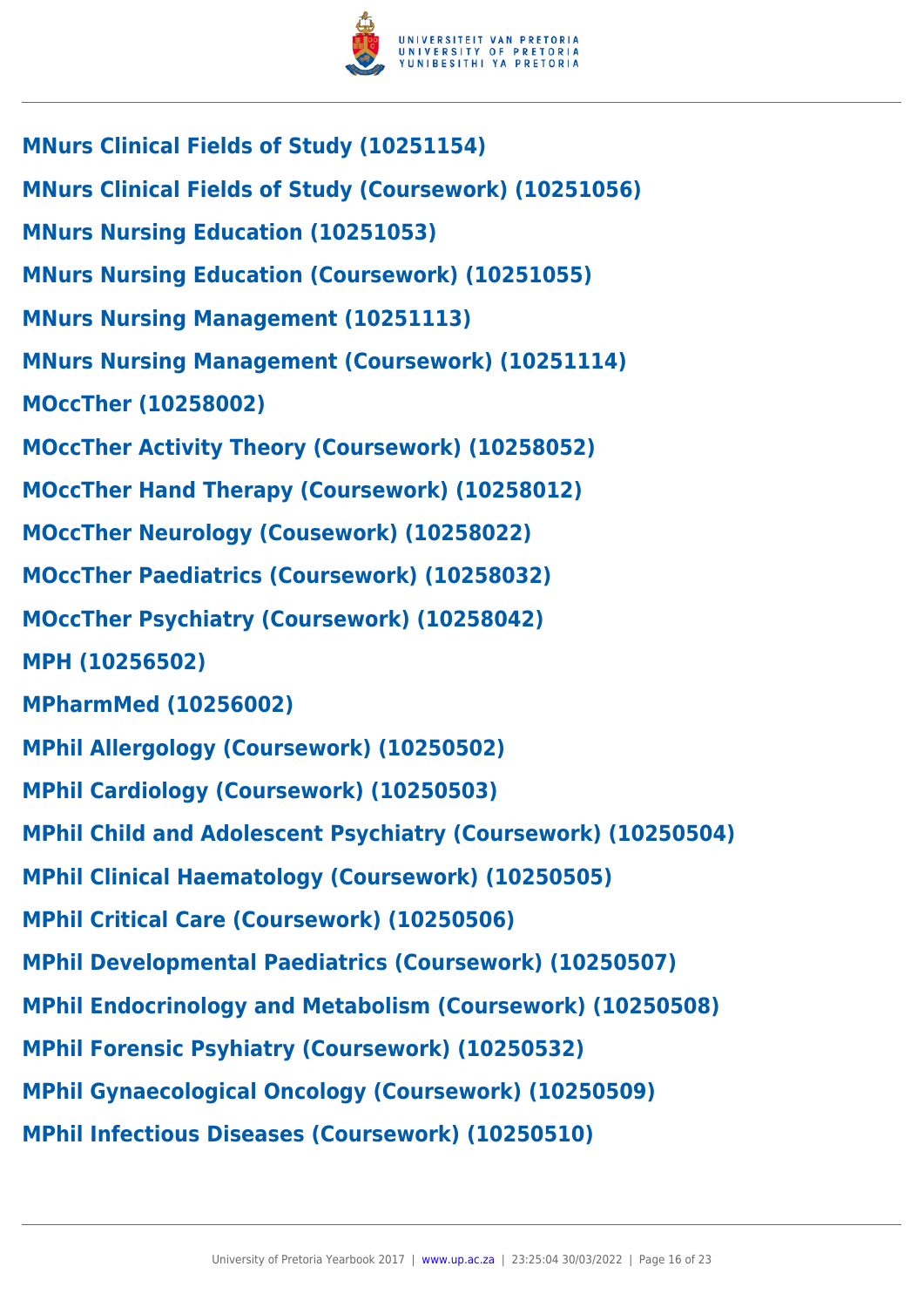

**MPhil Maternal and Fetal Medicine (Coursework) (10250511) MPhil Medical Gastroenterology (Coursework) (10250512) MPhil Medical Oncology (Coursework) (10250533) MPhil Neonatology (Coursework) (10250513) MPhil Nephrology (Coursework) (10250514) MPhil Paediatric Allergology (Coursework) (10250515) MPhil Paediatric Cardiology (Coursework) (10250516) MPhil Paediatric Critical Care (Coursework) (10250517) MPhil Paediatric Endocrinology and Metabolism (Coursework) (10250518) MPhil Paediatric Gastroenterology (Coursework) (10250519) MPhil Paediatric Infectious Diseases (Coursework) (10250520) MPhil Paediatric Nephrology (Coursework) (10250521) MPhil Paediatric Neurology (Coursework) (10250522) MPhil Paediatric Oncology (Coursework) (10250523) MPhil Paediatric Pulmonology (Coursework) (10250524) MPhil Paediatric Rheumatology (Coursework) (10250525) MPhil Philosophy and Ethics of Mental Health (Coursework) (10250531) MPhil Pulmonology (Coursework) (10250526) MPhil Reproductive Medicine (Coursework) (10250534) MPhil Rheumatology (Coursework) (10250527) MPhil Surgical Gastroenterology (Coursework) (10250528) MPhil Trauma Surgery (Coursework) (10250529) MPhil Vascular Surgery (Coursework) (10250530) MPhysio (10258103)**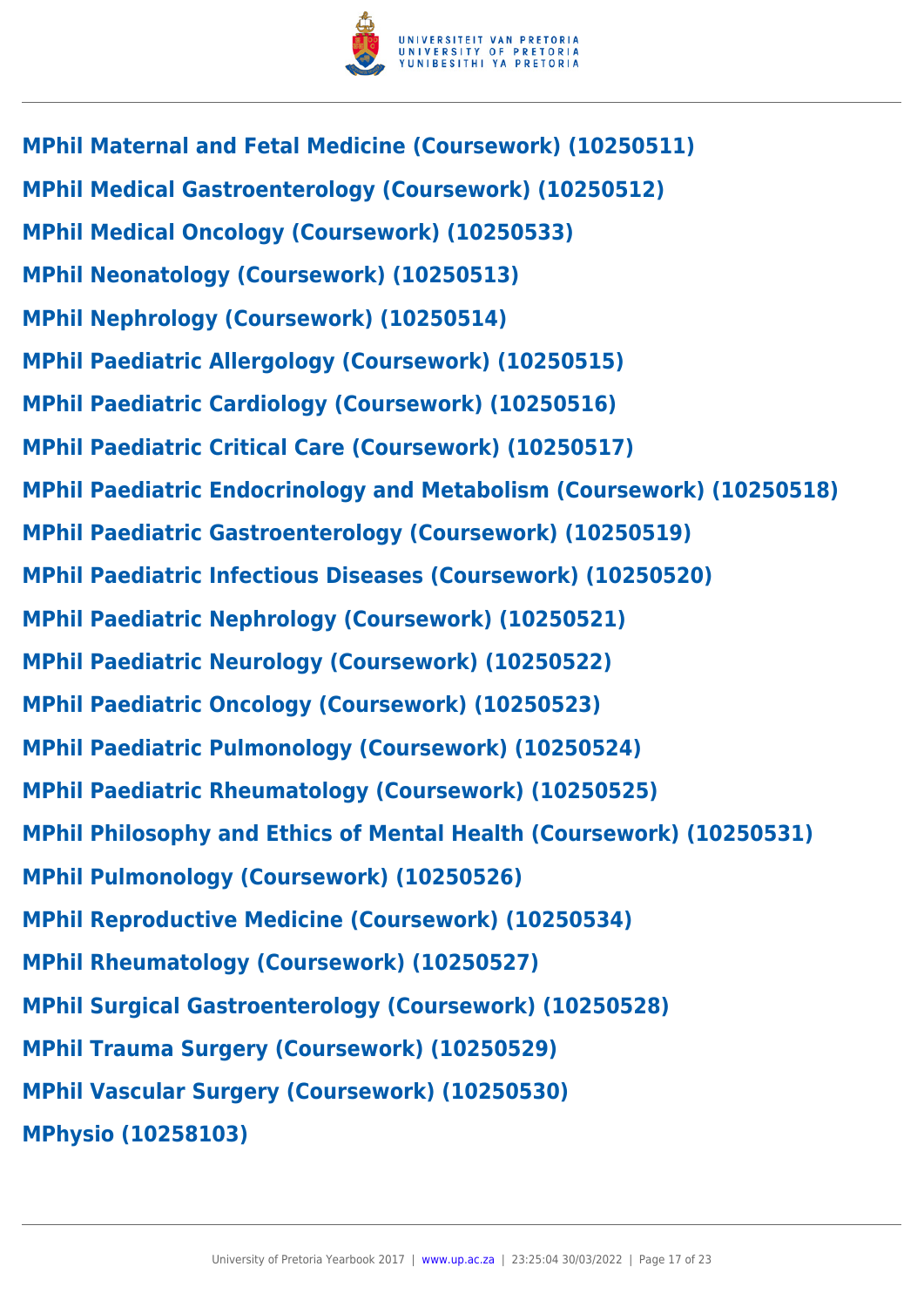

**MPhysio Internal Medicine (Coursework) (10258163) MPhysio Neurology/Neurosurgery (Coursework) (10258233) MPhysio Orthopaedic Manual Therapy (Coursework) (10258213) MPhysio Orthopaedics (Coursework) (10258203) MPhysio Paediatrics (Coursework) (10258173) MPhysio Sports Medicine (Coursework) (10258223) MPhysio Surgery (Coursework) (10258133) MPhysio Women's Health (Coursework) (10258183) MRad Diagnostics (10257002) MRad Nuclear Medicine (10257022) MRad Radiation Therapy (10257013) MSc Aerospace Medicine (10253252) MSc Anatomy (10253013) MSc Applied Human Nutrition (10253340) MSc Cell Biology (10253103) MSc Chemical Pathology (10253043) MSc Clinical Epidemiology (10253330) MSc Dentistry Maxillofacial and Oral Radiology (Coursework) (10252092) MSc Dentistry Oral Surgery (Coursework) (10252091) MSc Dentistry (10252090) MSc Environmental Health (10253323) MSc Epidemiology (10253324) MSc Haematology (10253262) MSc Human Genetics (10253073)**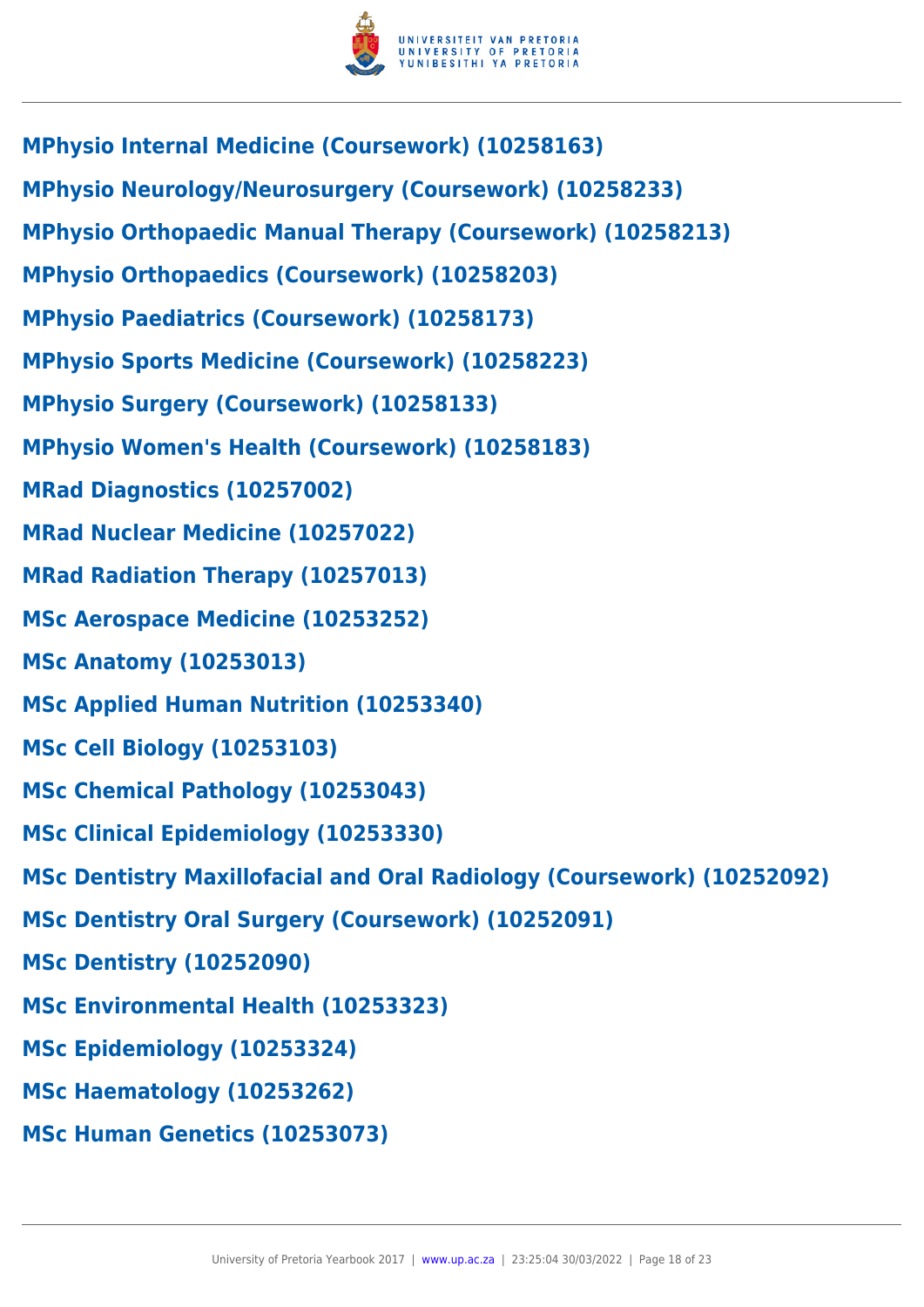

- **MSc Human Physiology (10253026)**
- **MSc Medical Applied Psychology (10253325)**
- **MSc Medical Criminalistics (10253123)**
- **MSc Medical Immunology (10253243)**
- **MSc Medical Microbiology (10253033)**
- **MSc Medical Nuclear Science (10253063)**
- **MSc Medical Oncology (10253302)**
- **MSc Medical Physics (10253272)**
- **MSc Medical Virology (10253133)**
- **MSc Pharmacology (10253053)**
- **MSc Public Health (10253290)**
- **MSc Radiation Oncology (10253283)**
- **MSc Reproductive Biology Andrology (10253312)**
- **MSc Reproductive Biology (10253093)**
- **MSc Sports Medicine (Coursework) (10253141)**
- **MSc Sports Science Biokinetics (10253144)**
- **MSc Sports Science Biomechanics (10253145)**
- **MSc Sports Science (10253146)**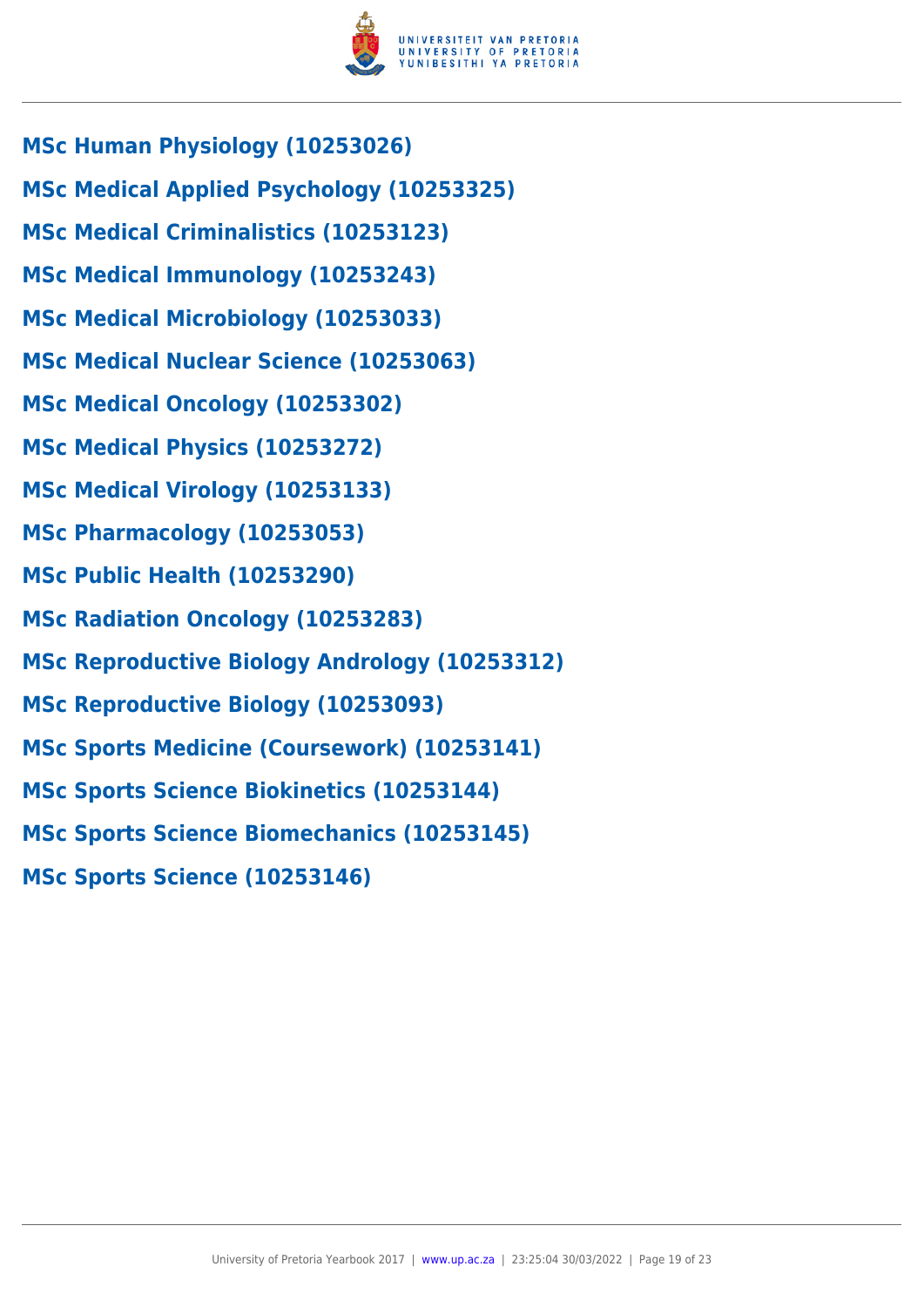

## **Doctorate**

- **DMed Anaesthesiology (10260014)**
- **DMed Anatomy (10260222)**
- **DMed Community Health (10260244)**
- **DMed Dermatology (10260032)**
- **DMed Family Medicine (10260252)**
- **DMed Forensic Medicine (10260062)**
- **DMed Geriatrics (10260042)**
- **DMed Haematology (10260292)**
- **DMed Health Systems (10260245)**
- **DMed Human Physiology (10260273)**
- **DMed Internal Medicine (10260052)**
- **DMed Medical Microbiology (10260282)**
- **DMed Medical Oncology (10260362)**
- **DMed Neurology (10260072)**
- **DMed Neurosurgery (10260172)**
- **DMed Obstetrics and Gynaecology (10260082)**
- **DMed Ophthalmology (10260092)**
- **DMed Orthopaedics (10260182)**
- **DMed Otorhinolaryngology (10260232)**
- **DMed Paediatrics (10260102)**
- **DMed Pathology (10260112)**
- **DMed Pharmacology (10260262)**
- **DMed Plastic and Reconstructive Surgery (10260192)**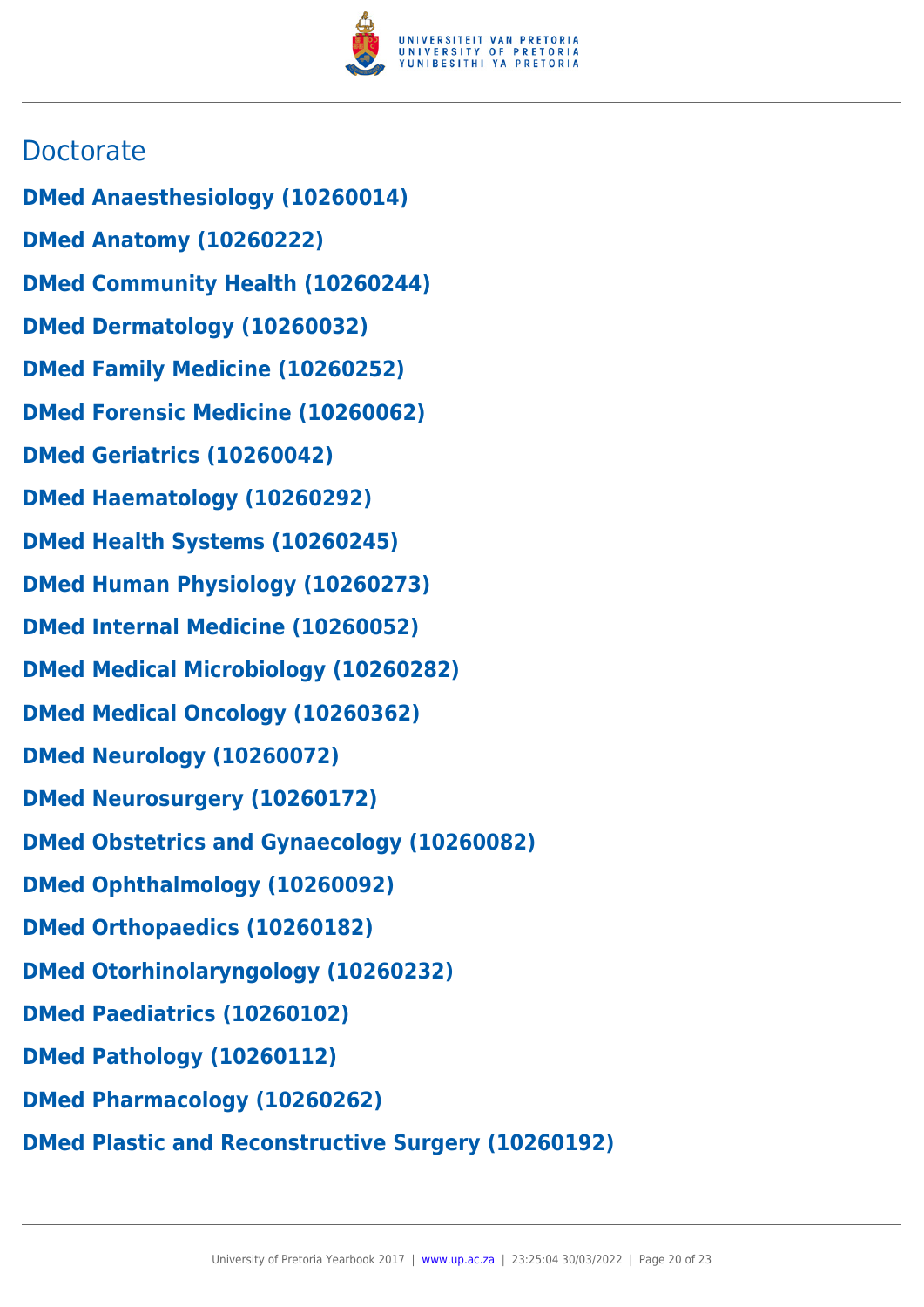

- **DMed Psychiatry (10260122)**
- **DMed Public Health (10260246)**
- **DMed Radiation Oncology (10260143)**
- **DMed Radiological Diagnostics (10260132)**
- **DMed Reproductive Biology Andrology (10260015)**
- **DMed Reproductive Biology (10260013)**
- **DMed Surgery (10260022)**
- **DMed Thoracic Surgery (10260212)**
- **DMed Urology (10260202)**
- **PhD Anaesthesiology (10260522)**
- **PhD Anatomical Pathology (10260442)**
- **PhD Anatomy (10260332)**
- **PhD Chemical Pathology (10260502)**
- **PhD Community Health (10260406)**
- **PhD Dentistry (10264000)**
- **PhD Diagnostic Radiology (10260592)**
- **PhD Dietetics (10263062)**
- **PhD Environmental Health (10260410)**
- **PhD Epidemiology (10260409)**
- **PhD Family Medicine (10260462)**
- **PhD Forensic Pathology (10260612)**
- **PhD Haematology (10260622)**
- **PhD Health Ethics (10260603)**
- **PhD Health Systems (10260407)**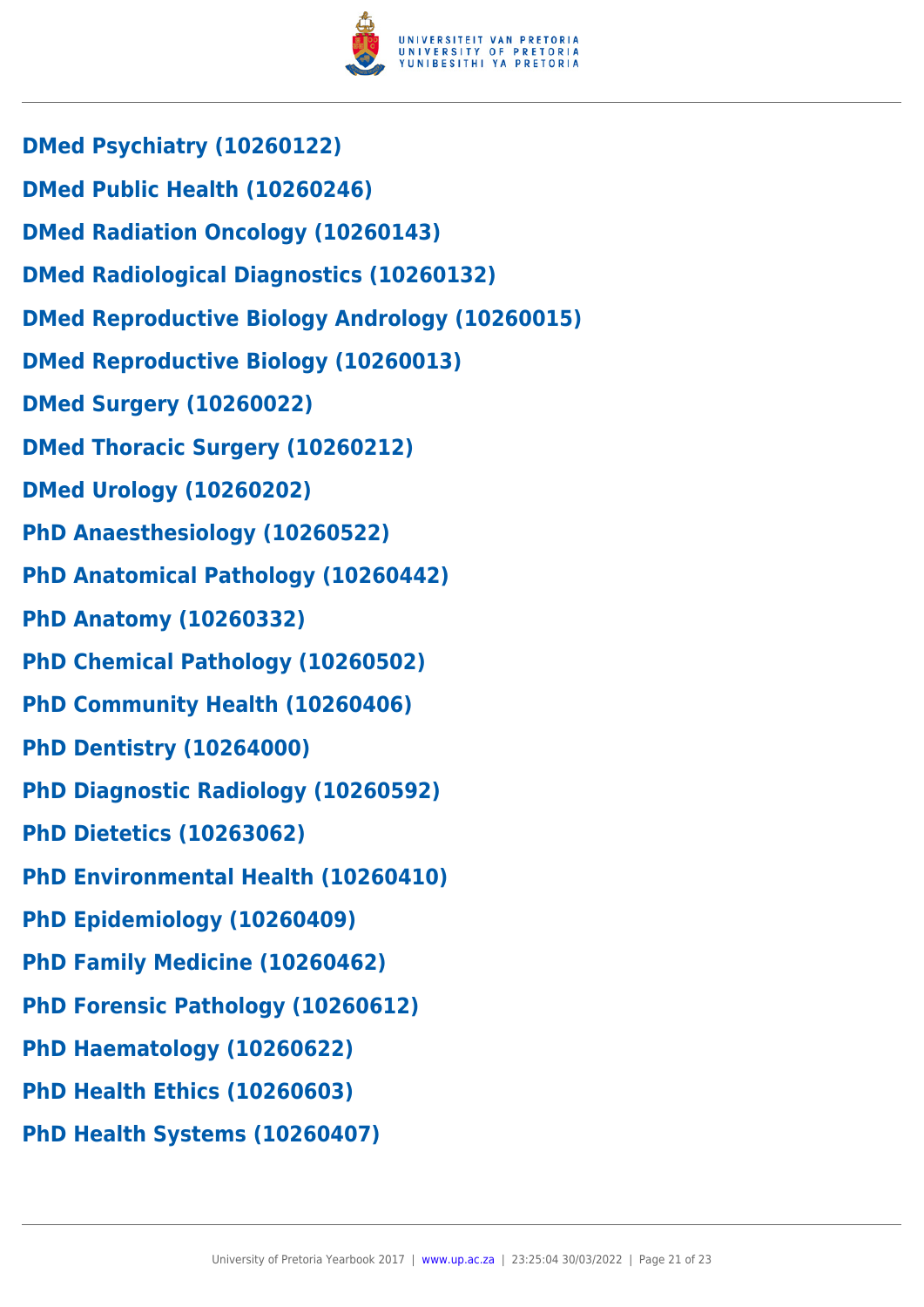

- **PhD Human Genetics (10260422)**
- **PhD Human Physiology (10260343)**
- **PhD Internal Medicine (10260382)**
- **PhD Medical Immunology (10263052)**
- **PhD Medical Microbiology (10260352)**
- **PhD Medical Nuclear Science (10260485)**
- **PhD Medical Oncology (10260432)**
- **PhD Medical Physics (10260542)**
- **PhD Medical Virology (10260492)**
- **PhD Mental Health (10260604)**
- **PhD Neurology (10260472)**
- **PhD Nursing Science (10260312)**
- **PhD Obstetrics and Gynaecology (10260552)**
- **PhD Occupational Therapy (10260322)**
- **PhD Ophthalmology (10260632)**
- **PhD Orthopaedics (10260372)**
- **PhD Otorhinolaryngology (10260642)**
- **PhD Paediatrics (10260512)**
- **PhD Pharmacology (10260532)**
- **PhD Physiotherapy (10260452)**
- **PhD Psychiatry (10260487)**
- **PhD Public Health (10260408)**
- **PhD Radiography (10260572)**
- **PhD Reproductive Biology Andrology (10260488)**